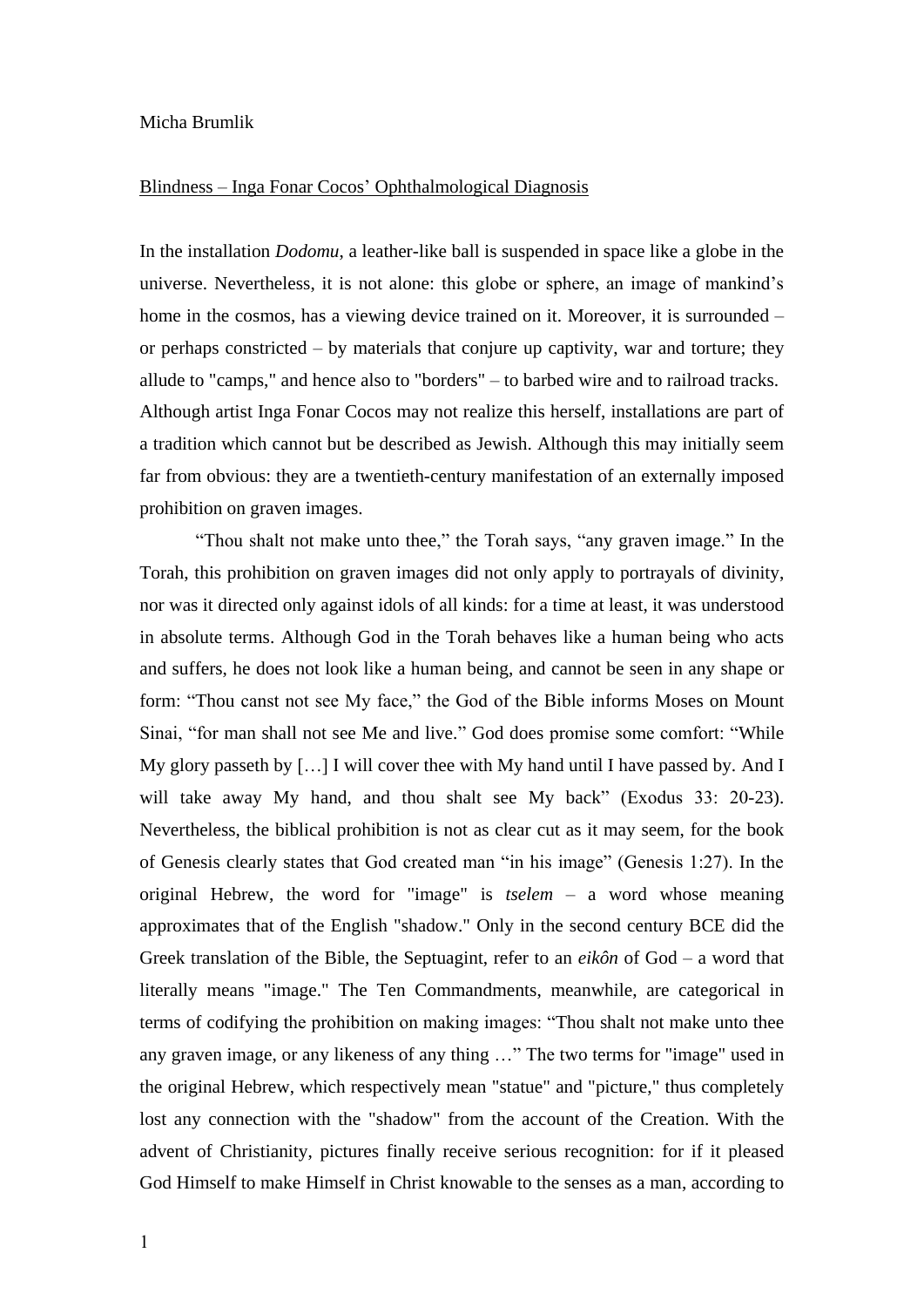the argument advanced in the eighth century by the renowned theologian and Christian Arab John of Damascus, then who are men to deny themselves pictures?

Jewish thought, however, continues to be critical of visual images. As the German-Jewish philosophers Max Horkheimer and Theodor W. Adorno argue in their *Dialectic of the Enlightenment*, published in 1947, what is vital is "… the prohibition on invoking falsity as God, the finite as the infinite, the lie as truth. The pledge of salvation lies in the rejection of any faith which claims to depict it, knowledge in the denunciation of illusion. Negation, however, is not abstract. The right of the image is rescued in the faithful observance of its prohibition." Like an old picture which has repeatedly been painted over, Horkheimer and Adorno's paradoxical formulation contains – in a greatly compressed form – motifs and problems that had already shaped the religion of the Israelites, and which continued to reemerge with the evolution of Judaism and of early Christianity; they subsequently reappeared in medieval Christianity, and – ultimately – in Protestantism. Although Horkheimer and Adorno do refer to discussions of God, they themselves speak of "salvation," "faith," "knowledge," and of the "prohibition of the image." Horkheimer and Adorno's theological language is consistent: without making reference to the biblical religions and to the controversies between Judaism and Christianity, indeed *within* Christianity, what is supposedly an aesthetic discourse on the "prohibition of the image" remains ungruonded. Nor do Horkheimer and Adorno shy away, as ponderously as only theologians can, from speaking of the "pledge of salvation." This pledge, they assert, is to be found in the prohibition of the image. Yet the image has its own rights – rights which can only be protected through its prohibition. What, then, are the rights of that which is protected through its prohibition? The prohibition of the image refers to a particular kind of image, which Horkheimer and Adorno call "that which saves" (*das Rettende*). Whether or not it is called "God," it can only maintain its power if people forbid themselves to come into supposedly direct, sensory contact with it. Today, the doctrine concerning the inaccessibility of the formless is considered to be equally illuminating. Nevertheless, it is no longer a question of showing or concealing "that which saves"; post-Auschwitz, it is a question concerning the very possibility of representation in the wake of destruction.

This is not to say that Inga Fonar Cocos's art should be understood as theological, or as partaking of theology's demise. Rather, it is a form of artmaking that editorializes the problem of the image and of representation in a radical manner –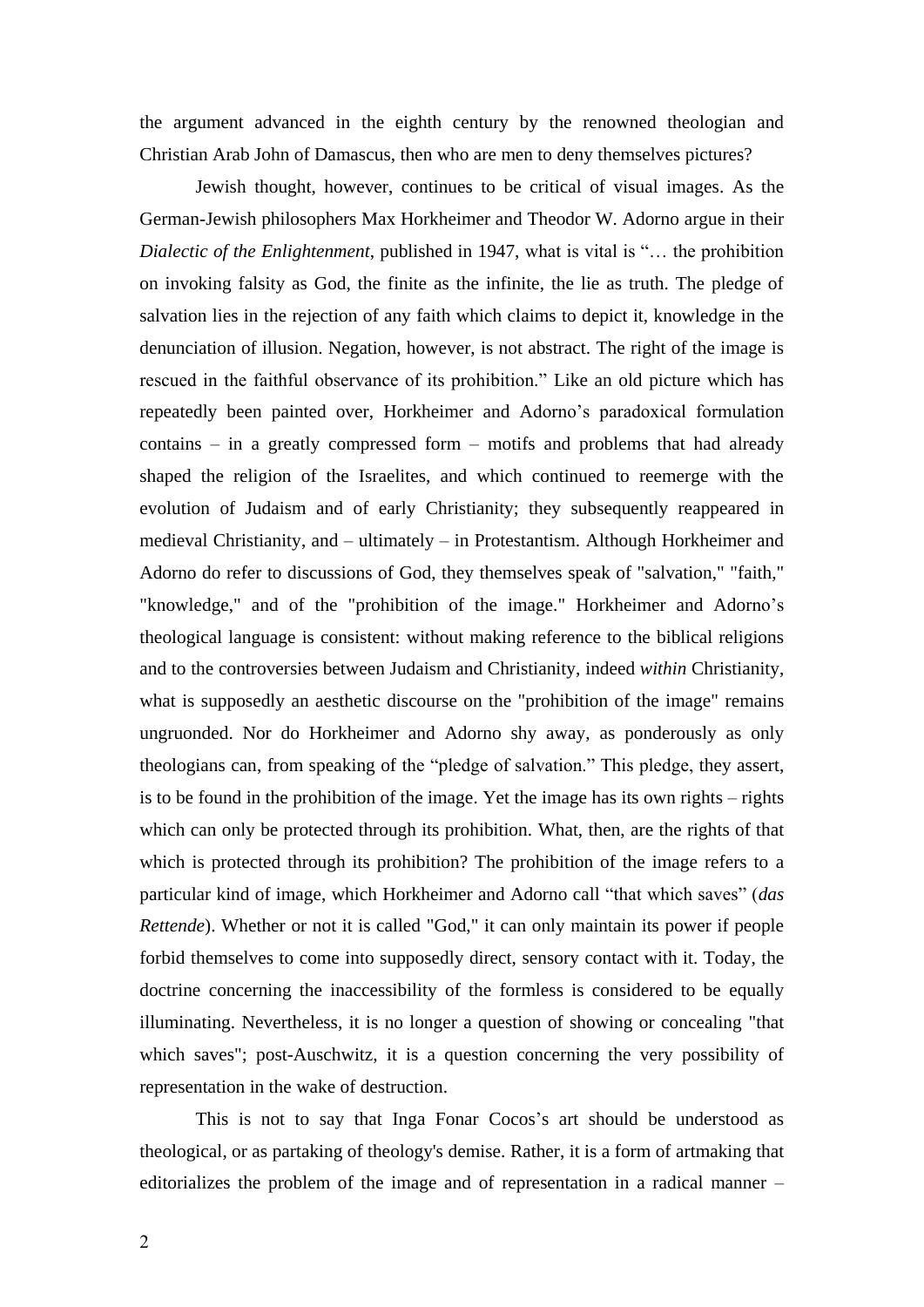radical in the sense of "from the very root." In the wake of the disasters of the twentieth century, "editorializing" means investigating the question of how it is at all possible to become aware of images, to see them, to ask questions about looking and overlooking, about those who have eyes and yet do not see. To see! No image is possible without sight, no image is possible without eyes. Eyes, however, are the living organs of living people, and hence extremely vulnerable. On the one hand, physiological optics has proven that it is only due to the eye's specific incapacity – its blind spot – that it is actually possible to see. At the same time – and here Cocos' art addresses the history of Europe, and in particular German and Jewish history – people can also prevent themselves from seeing horrors, and are subsequently tempted to feel pity by deliberately choosing blindness.

Inga Fonar Cocos addresses the problem of images and of their prohibition – of seeing and of not wanting to see  $-$  by using a form of artistic ophthalmology that makes visible the distorted process of seeing. Yet by showing the injured organs of vision, this strategy itself amounts to complying with the prohibition on seeing. In this way, then, Fonar Cocos proves the impossibility of her own work. Judaism's collective memory, however, contains a corresponding incapacity; it is unable to behold what has been suffered, to fix in an image that which exceeds our ability to see. *Dodomu*, the installation that simultaneously evokes memories of the globe as a "camp" and identifies the camp as a "globe," is not only connected with barbed wire. The wire also connects numerous points on this inhospitable sphere with one another, thus creating the impression of a network of rails.

Inga Fonar Cocos' installations and images address the gray areas of the twentieth century: the gray areas on the borders of statehood, as well as the blind spots in the eyes of the beholder. By revealing the difficulties involved in seeing, and hence making blindness visible, this artist exposes the twentieth century's blinders and blindness – and the ways in which they continue to cloud our vision in the present.

What kind of people, or individuals, are so utterly convinced of their incapacity to recognize what is made manifest before them, and yet remain in thrall to a perceptual taboo? In the installation *Blind Man*, the eponymous blind man is in fact a woman rendered unidentifiable by a black blindfold; she cannot be recognized, nor is she able to see. Assembled in perspective in a black and yellow box (what did this color combination once stand for?), black threads run through both the viewer's field of vision and the blindfolded woman's possible field of vision. Black threads in front